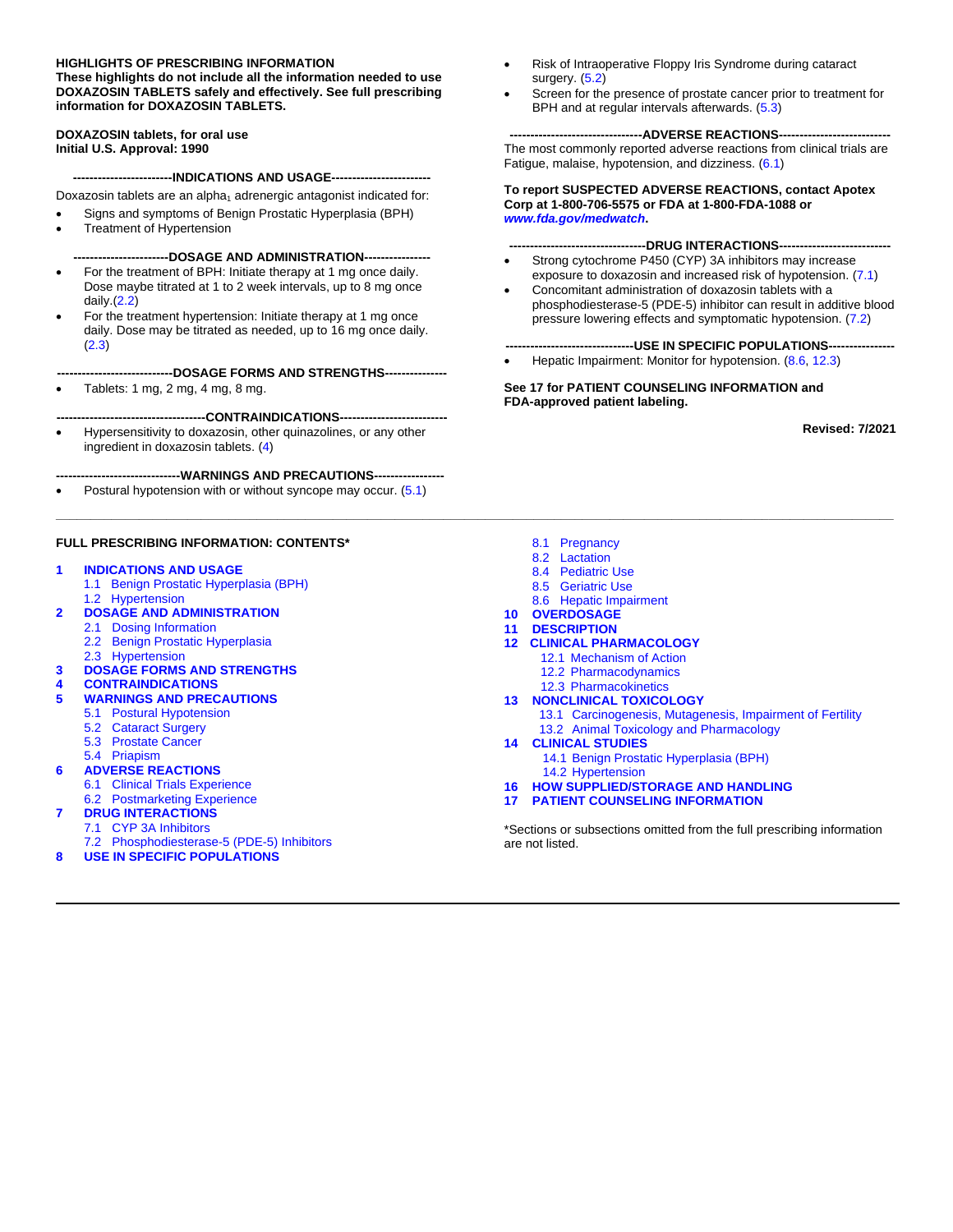## **FULL PRESCRIBING INFORMATION**

## <span id="page-1-1"></span>**1 INDICATIONS AND USAGE**

## <span id="page-1-2"></span>**1.1 Benign Prostatic Hyperplasia (BPH)**

Doxazosin tablets are indicated for the treatment of the signs and symptoms of BPH.

## <span id="page-1-3"></span>**1.2 Hypertension**

Doxazosin tablets are indicated for the treatment of hypertension, to lower blood pressure. Lowering blood pressure reduces the risk of fatal and nonfatal cardiovascular events, primarily strokes and myocardial infarctions. These benefits have been seen in controlled trials of antihypertensive drugs from a wide variety of pharmacologic classes, including this drug.

Control of high blood pressure should be part of comprehensive cardiovascular risk management, including, as appropriate, lipid control, diabetes management, antithrombotic therapy, smoking cessation, exercise, and limited sodium intake. Many patients will require more than one drug to achieve blood pressure goals. For specific advice on goals and management, see published guidelines, such as those of the National High Blood Pressure Education Program's Joint National Committee on Prevention, Detection, Evaluation, and Treatment of High Blood Pressure (JNC).

Numerous antihypertensive drugs, from a variety of pharmacologic classes and with different mechanisms of action, have been shown in randomized controlled trials to reduce cardiovascular morbidity and mortality, and it can be concluded that it is blood pressure reduction, and not some other pharmacologic property of the drugs, that is largely responsible for those benefits. The largest and most consistent cardiovascular outcome benefit has been a reduction in the risk of stroke, but reductions in myocardial infarction and cardiovascular mortality also have been seen regularly.

Elevated systolic or diastolic pressure causes increased cardiovascular risk, and the absolute risk increase per mmHg is greater at higher blood pressures, so that even modest reductions of severe hypertension can provide substantial benefit. Relative risk reduction from blood pressure reduction is similar across populations with varying absolute risk, so the absolute benefit is greater in patients who are at higher risk independent of their hypertension (for example, patients with diabetes or hyperlipidemia), and such patients would be expected to benefit from more aggressive treatment to a lower blood pressure goal.

Some antihypertensive drugs have smaller blood pressure effects (as monotherapy) in black patients, and many antihypertensive drugs have additional approved indications and effects (e.g., on angina, heart failure, or diabetic kidney disease). These considerations may guide selection of therapy.

Doxazosin tablets may be used alone or in combination with other antihypertensives.

## <span id="page-1-4"></span>**2 DOSAGE AND ADMINISTRATION**

## <span id="page-1-5"></span>**2.1 Dosing Information**

Following the initial dose and with each dose increase of doxazosin tablets, monitor blood pressure for at least 6 hours following administration. If doxazosin tablets administration is discontinued for several days, therapy should be restarted using the initial dosing regimen.

## <span id="page-1-0"></span>**2.2 Benign Prostatic Hyperplasia**

The recommended initial dosage of doxazosin tablets is 1 mg given once daily either in the morning or evening.

Depending on the individual patient's urodynamics and BPH symptomatology, the dose may be titrated at 1 to 2 week intervals to 2 mg, and thereafter to 4 mg and 8 mg once daily. The maximum recommended dose for BPH is 8 mg once daily.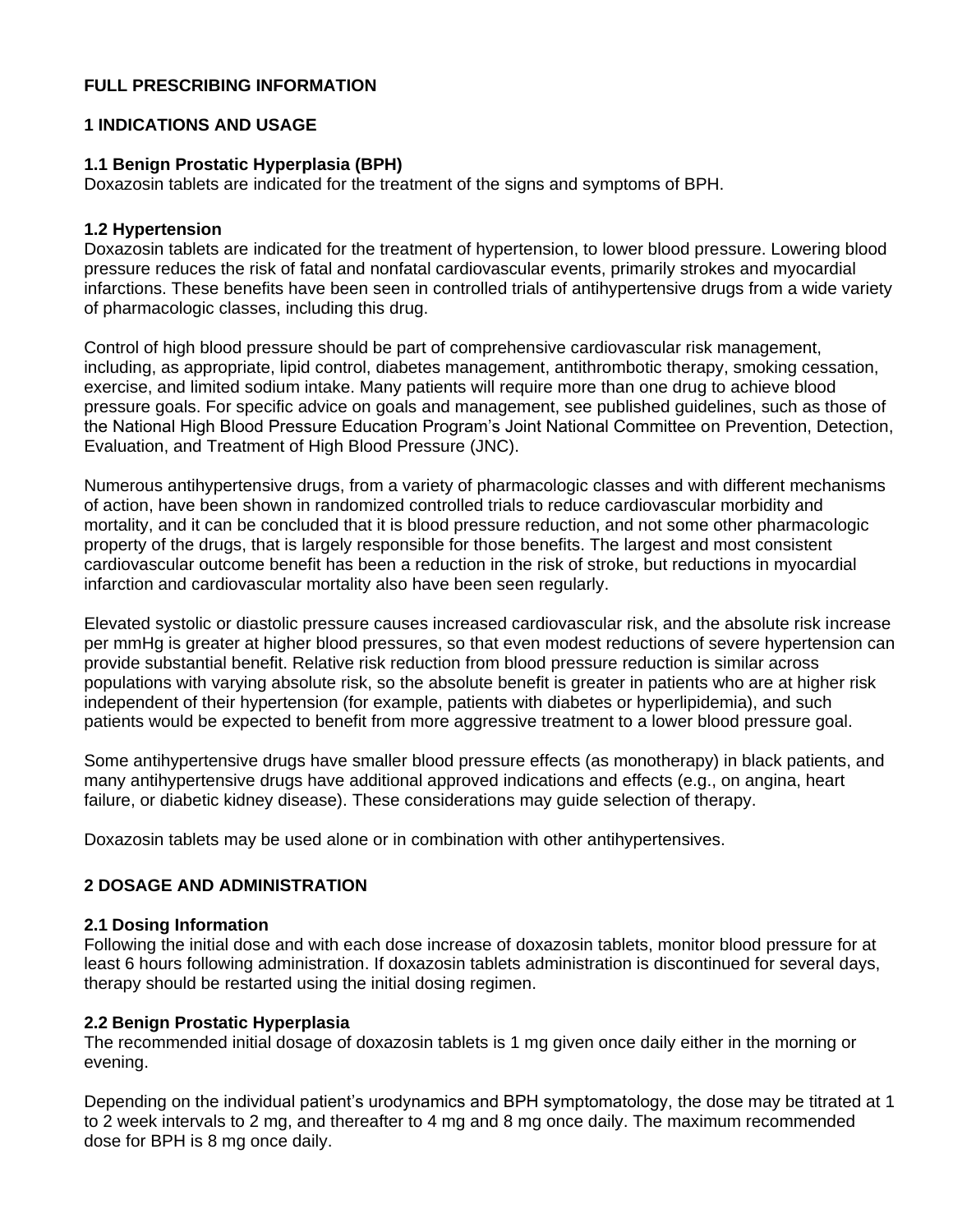Routinely monitor blood pressure in these patients.

## <span id="page-2-0"></span>**2.3 Hypertension**

The initial dosage of doxazosin tablets is 1 mg given once daily. Daily dosage may be doubled up 16 mg once daily, as needed, to achieve the desired reduction in blood pressure.

## <span id="page-2-6"></span>**3 DOSAGE FORMS AND STRENGTHS**

Doxazosin Tablets, USP are available as 1 mg (white to off-white, round, scored tablets, imprinted "APO" on one side and "093" with a partial bisect on the other side), 2 mg (white to off-white, capsule shaped, scored tablets, imprinted "APO" on one side and "094" with a partial bisect on the other side), 4 mg (white to off-white, capsule shaped, scored tablets, imprinted "APO" on one side and "095" with a partial bisect on the other side) and 8 mg (white to off-white, capsule shaped, scored tablets, imprinted "APO" on one side and "096" with a partial bisect on the other side).

## <span id="page-2-1"></span>**4 CONTRAINDICATIONS**

The use of doxazosin tablets is contraindicated in patients with a hypersensitivity to doxazosin, other quinazolines (e.g., prazosin, terazosin), or any of its components.

#### <span id="page-2-7"></span>**5 WARNINGS AND PRECAUTIONS**

#### <span id="page-2-2"></span>**5.1 Postural Hypotension**

Postural hypotension with or without symptoms (e.g., dizziness) may develop within a few hours following administration of doxazosin tablets. However, infrequently, symptomatic postural hypotension has also been reported later than a few hours after dosing. As with other alpha-blockers, there is a potential for syncope, especially after the initial dose or after an increase in dosage strength. Advise patient how to avoid symptoms resulting from postural hypotension and what measures to take should they develop.

Concomitant administration of doxazosin tablets with a PDE-5 inhibitor can result in additive blood pressure lowering effects and symptomatic hypotension.

#### <span id="page-2-3"></span>**5.2 Cataract Surgery**

Intraoperative Floppy Iris Syndrome (IFIS) has been observed during cataract surgery in some patients on or previously treated with alpha<sub>1</sub> blockers. This variant of small pupil syndrome is characterized by the combination of a flaccid iris that billows in response to intraoperative irrigation currents, progressive intraoperative miosis despite preoperative dilation with standard mydriatic drugs, and potential prolapse of the iris toward the phacoemulsification incisions. The patient's surgeon should be prepared for possible modifications to their surgical technique, such as the utilization of iris hooks, iris dilator rings, or viscoelastic substances. There does not appear to be a benefit of stopping alpha<sub>1</sub> blocker therapy prior to cataract surgery.

#### <span id="page-2-4"></span>**5.3 Prostate Cancer**

Carcinoma of the prostate causes many of the symptoms associated with BPH and the two disorders frequently co-exist. Carcinoma of the prostate should therefore be ruled out prior to commencing therapy with doxazosin tablets for the treatment of BPH.

#### <span id="page-2-8"></span>**5.4 Priapism**

Alpha1 antagonists, including doxazosin, have been associated with priapism (painful penile erection, sustained for hours and unrelieved by sexual intercourse or masturbation). This condition can lead to permanent impotence if not promptly treated.

## <span id="page-2-9"></span>**6 ADVERSE REACTIONS**

#### <span id="page-2-5"></span>**6.1 Clinical Trials Experience**

Because clinical trials are conducted under widely varying conditions, adverse reaction rates observed in the clinical trials of a drug cannot be directly compared to rates in the clinical trials of another drug and may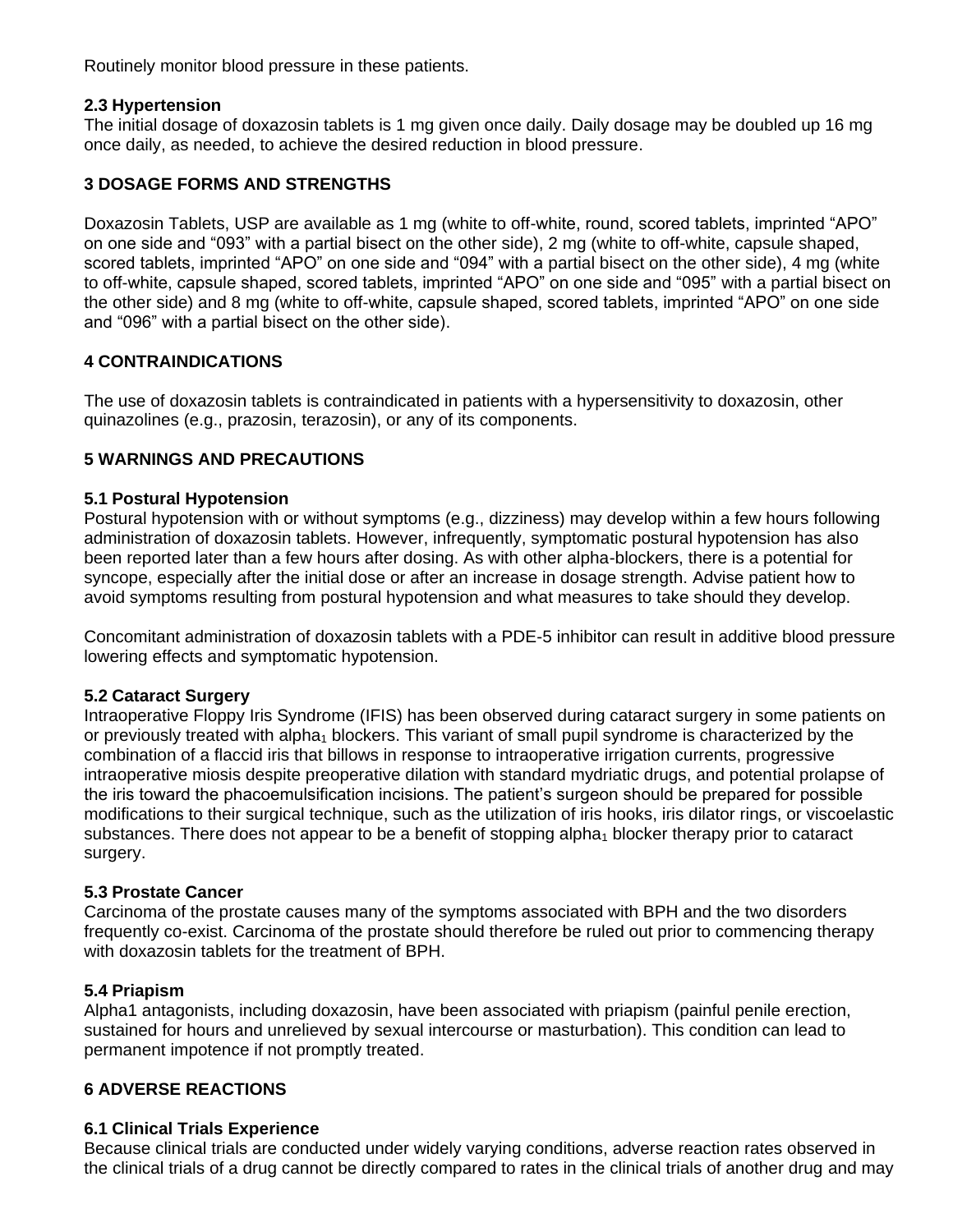not reflect the rates observed in practice.

#### *Benign Prostatic Hyperplasia (BPH)*

The incidence of adverse events has been ascertained from worldwide clinical trials in 965 BPH patients. The incidence rates presented below (Table 2) are based on combined data from seven placebo-controlled trials involving once-daily administration of doxazosin tablets in doses of 1 to 16 mg in hypertensives and 0.5 to 8 mg in normotensives. Adverse reactions occurring more than 1% more frequently in BPH patients treated with doxazosin tablets vs placebo are summarized in Table 1.

| Table 1. Adverse Reactions Occurring more than 1% More Frequently in BPH Patients Treated |  |
|-------------------------------------------------------------------------------------------|--|
| with Doxazosin Tablets Versus Placebo                                                     |  |

| <b>BODY SYSTEM</b>                                          | <b>Doxazosin Tablets</b> | <b>Placebo</b> |  |  |  |
|-------------------------------------------------------------|--------------------------|----------------|--|--|--|
|                                                             | $N = 665$                | $N = 300$      |  |  |  |
| <b>NERVOUS SYSTEM DISORDERS</b>                             |                          |                |  |  |  |
| Dizziness†                                                  | 15.6%                    | 9.0%           |  |  |  |
| Somnolence                                                  | 3.0%                     | 1.0%           |  |  |  |
| <b>CARDIAC DISORDERS</b>                                    |                          |                |  |  |  |
| Hypotension                                                 | 1.7%                     | $0\%$          |  |  |  |
| <b>RESPIRATORY, THORACIC AND MEDIASTINAL DISORDERS</b>      |                          |                |  |  |  |
| Dyspnea                                                     | 2.6%                     | 0.3%           |  |  |  |
| <b>GASTROINTESTINAL DISORDERS</b>                           |                          |                |  |  |  |
| Dry Mouth                                                   | 1.4%                     | 0.3%           |  |  |  |
| <b>GENERAL DISORDERS AND ADMINISTRATION SITE CONDITIONS</b> |                          |                |  |  |  |
| Fatigue                                                     | 8.0%                     | 1.7%           |  |  |  |
| edema<br>. .                                                | 2.7%                     | 0.7%           |  |  |  |

†Includes vertigo

Other adverse reactions occurring less than 1% more frequently in BPH patients treated with doxazosin tablets vs placebo but plausibly related to doxazosin tablets include: palpitations.

#### *Hypertension*

Doxazosin tablets have been administered to approximately 4,000 hypertensive patients in clinical trials, of whom 1,679 were included in the hypertension clinical development program. In placebo-controlled studies, adverse events occurred in 49% and 40% of patients in the doxazosin and placebo groups, respectively, and led to discontinuation in 2% of patients in each group.

Adverse reactions occurring more than 1% more frequently in hypertensive patients treated with doxazosin tablets vs placebo are summarized in Table 1. Postural effects and edema appeared to be dose-related. The prevalence rates presented below are based on combined data from placebo-controlled studies involving once-daily administration of doxazosin at doses ranging from 1 to 16 mg.

| Table 2. Adverse Reactions Occurring more than 1% More Frequently in Hypertensive Patients Treated with |  |  |
|---------------------------------------------------------------------------------------------------------|--|--|
| Doxazosin Tablets versus Placebo                                                                        |  |  |

| <b>BODY SYSTEM</b>                                          | <b>Doxazosin Tablets</b> | <b>Placebo</b> |  |  |  |
|-------------------------------------------------------------|--------------------------|----------------|--|--|--|
|                                                             | $N = 339$                | $N = 336$      |  |  |  |
| <b>NERVOUS SYSTEM DISORDERS</b>                             |                          |                |  |  |  |
| <b>Dizziness</b>                                            | 19%                      | 9%             |  |  |  |
| Somnolence                                                  | 5%                       | 1%             |  |  |  |
| RESPIRATORY, THORACIC AND MEDIASTINAL DISORDERS             |                          |                |  |  |  |
| <b>Rhinitis</b>                                             | 1%<br>3%                 |                |  |  |  |
| <b>RENAL AND URINARY DISORDERS</b>                          |                          |                |  |  |  |
| Polyuria                                                    | 2%                       | 0%             |  |  |  |
| REPRODUCTIVE SYSTEM AND BREAST DISORDERS                    |                          |                |  |  |  |
| <b>GENERAL DISORDERS AND ADMINISTRATION SITE CONDITIONS</b> |                          |                |  |  |  |
| Fatigue / Malaise                                           | 12%                      | 6%             |  |  |  |

Other adverse reactions occurring less than 1% more frequently in hypertensive patients treated with doxazosin tablets vs placebo but plausibly related to doxazosin tablets use include vertigo, hypotension, hot flushes, epistaxis and edema.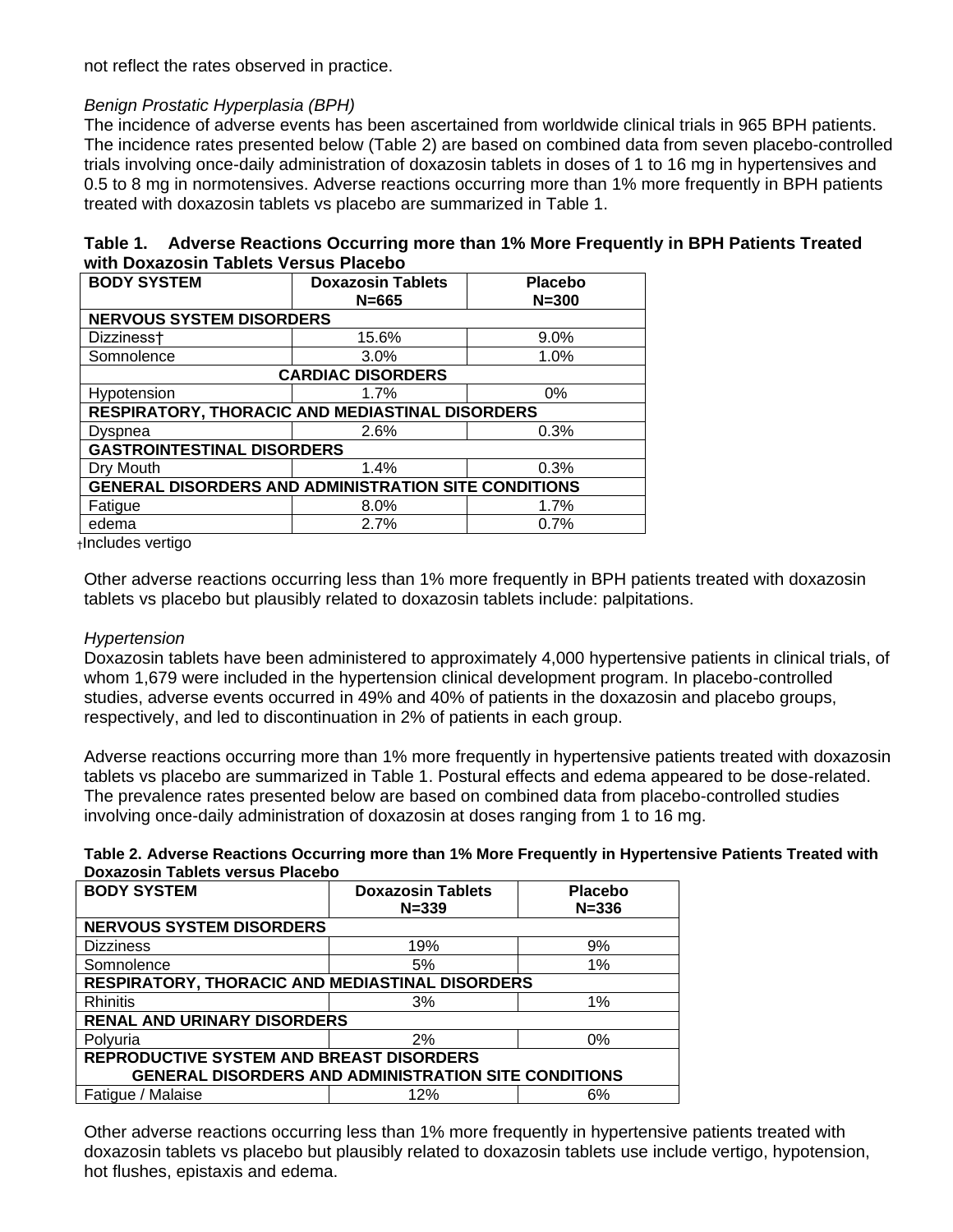Doxazosin tablets have been associated with decreases in white blood cell counts

*Laboratory changes observed in clinical studies* Leukopenia/Neutropenia

Decreases in mean white blood cell (WBC) and mean neutrophil count were observed in controlled clinical trials of hypertensive patients receiving doxazosin tablets. In cases where follow-up was available, WBC and neutrophil counts returned to normal after discontinuation of doxazosin tablets. No patients became symptomatic as a result of the low WBC or neutrophil counts.

## <span id="page-4-2"></span>**6.2 Postmarketing Experience**

The following adverse reactions have been identified during post-approval use of doxazosin tablets. Because these reactions are reported voluntarily from a population of uncertain size, it is not always possible to reliably estimate their frequency or establish a causal relationship to drug exposure.

In post-marketing experience, the following additional adverse reactions have been reported:

*Blood and Lymphatic System Disorders:* leukopenia, thrombocytopenia;

*Immune System Disorders:* allergic reaction;

*Nervous System Disorders:* hypoesthesia;

*Eye Disorders:* Intraoperative Floppy Iris Syndrome [*see Warnings and Precautions [\(5.2\)](#page-2-3)*]; *Cardiac Disorders:* bradycardia;

*Respiratory, Thoracic and Mediastinal Disorders:* bronchospasm aggravated;

*Gastrointestinal Disorders:* vomiting;

*Hepatobiliary Disorders:* cholestasis, hepatitis cholestatic;

*Skin and Subcutaneous Tissue Disorders:* urticaria;

*Musculoskeletal and Connective Tissue Disorders:* muscle cramps, muscle weakness;

*Renal and Urinary Disorders:* hematuria, micturition disorder, micturition frequency, nocturia;

*Reproductive System and Breast Disorders:* gynecomastia, priapism.

# <span id="page-4-3"></span>**7 DRUG INTERACTIONS**

## <span id="page-4-0"></span>**7.1 CYP 3A Inhibitors**

*In vitro* studies suggest that doxazosin is a substrate of CYP 3A4. Strong CYP3A inhibitors may increase exposure to doxazosin. Monitor blood pressure and for symptoms of hypotension when doxazosin tablets are used concomitantly with strong CYP3A inhibitors [*see Clinical Pharmacology [\(12.3\)](#page-7-0)*].

## <span id="page-4-1"></span>**7.2 Phosphodiesterase-5 (PDE-5) inhibitors**

Concomitant administration of doxazosin tablets with a phosphodiesterase-5 (PDE-5) inhibitor can result in additive blood pressure lowering effects and symptomatic hypotension. Monitor blood pressure and for symptoms of hypotension [*see Warnings and Precautions [\(5.1\)](#page-2-2)*].

## <span id="page-4-4"></span>**8 USE IN SPECIFIC POPULATIONS**

# <span id="page-4-5"></span>**8.1 Pregnancy**

## Risk Summary

The limited available data with doxazosin tablets in pregnant women are not sufficient to inform a drugassociated risk for major birth defects and miscarriage. However, untreated hypertension during pregnancy can result in increased maternal risks [*see Clinical Considerations*]. In animal reproduction studies, no adverse developmental effects were observed when doxazosin was orally administered to pregnant rabbits and rats during the period of organogenesis at doses of up to 41 and 20 mg/kg, respectively (exposures in rabbits and rats were 10 and 4 times, respectively, the human AUC exposures with a 12 mg/day therapeutic dose). A dosage regimen of 82 mg/kg/day in the rabbit was associated with reduced fetal survival [*see Data*]*.*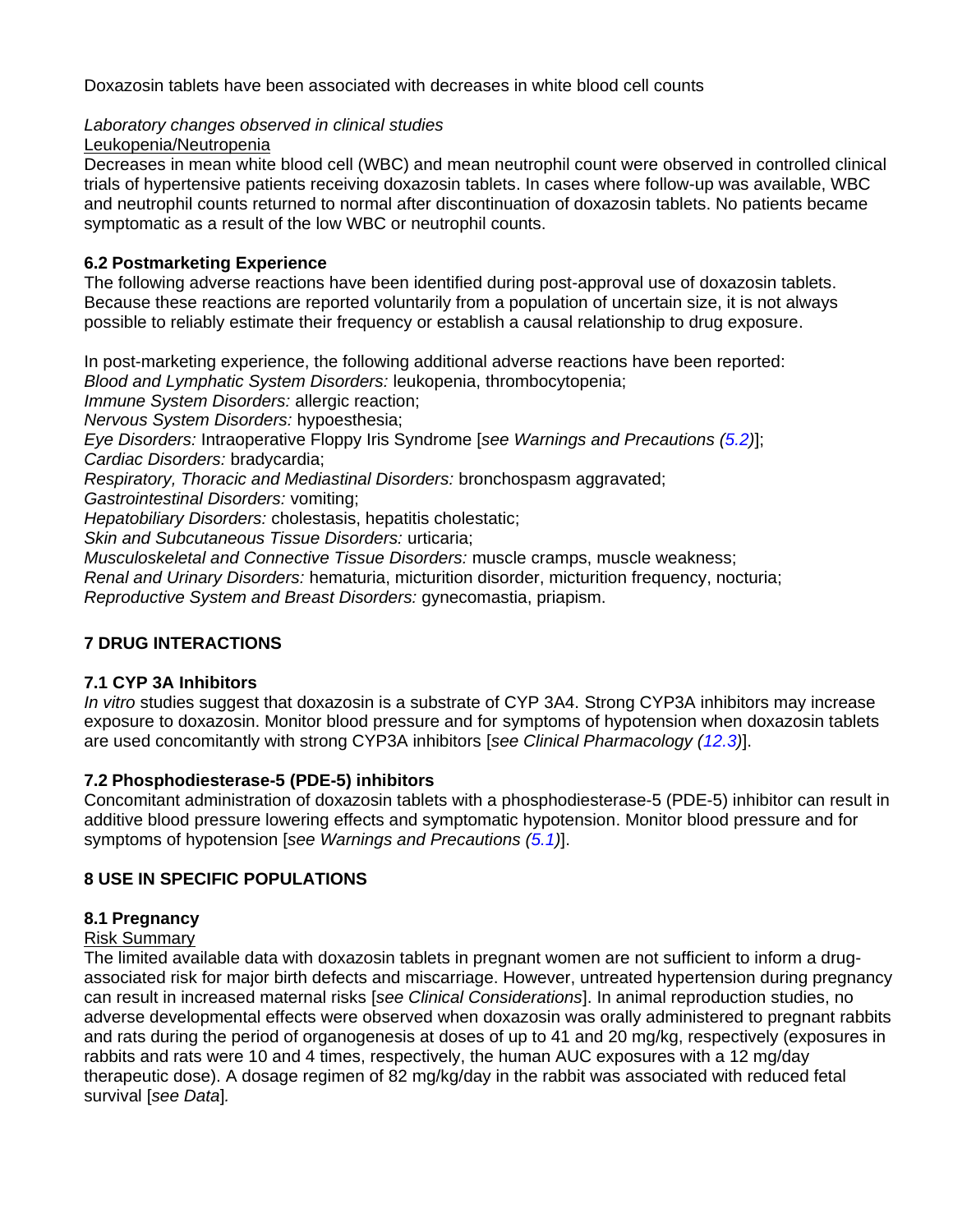The estimated background risk of major birth defects and miscarriage for the indicated population is unknown. In the U.S. general population, the estimated background risk of major birth defects and miscarriage in clinically recognized pregnancies is 2 to 4% and 15 to 20%, respectively.

#### Clinical Considerations

#### *Disease-associated maternal and/or embryo/fetal risk*

Hypertension in pregnancy increases the maternal risk for pre-eclampsia, gestational diabetes, premature delivery, and delivery complications (e.g., need for cesarean section, and post-partum hemorrhage). Hypertension increases the fetal risk for intrauterine growth restriction and intrauterine death.

#### Data

#### *Animal Data*

Radioactivity was found to cross the placenta following oral administration of labelled doxazosin to pregnant rats. Studies in pregnant rabbits and rats at daily oral doses of up to 41 and 20 mg/kg, respectively (plasma drug concentrations of 10 and 4 times, respectively, the human AUC exposures with a 12 mg/day therapeutic dose), have revealed no evidence of adverse developmental effects. A dosage regimen of 82 mg/kg/day in the rabbit was associated with reduced fetal survival. In peri- and postnatal studies in rats, postnatal development at maternal doses of 40 or 50 mg/kg/day of doxazosin (about 8 times human AUC exposure with a 12 mg/day therapeutic dose) was delayed, as evidenced by slower body weight gain and slightly later appearance of anatomical features and reflexes.

#### <span id="page-5-1"></span>**8.2 Lactation**

#### Risk Summary

There is limited information on the presence of doxazosin in human milk [*see Data*]*.* There is no information on the effects of doxazosin tablets on the breastfeed infant or the effects on milk production.

#### Data

A single case study reports that doxazosin is present in human milk, which resulted in an infant dose of less than 1% of the maternal weight-adjusted dosage and a milk/plasma ratio of 0.1. However, these data are insufficient to confirm the presence of doxazosin in human milk.

#### <span id="page-5-2"></span>**8.4 Pediatric Use**

The safety and effectiveness of doxazosin tablets have not been established in children.

#### <span id="page-5-3"></span>**8.5 Geriatric Use**

#### *Benign Prostatic Hyperplasia (BPH)*

The safety and effectiveness profile of doxazosin tablets was similar in the elderly (age ≥ 65 years) and younger (age < 65 years) patients.

#### *Hypertension*

Clinical studies of doxazosin tablets did not include sufficient numbers of subjects aged 65 and over to determine whether they respond differently from younger subjects. Other reported clinical experience has not identified differences in responses between the elderly and younger patients.

In general, dose selection for an elderly patient should be cautious, usually starting at the low end of the dosing range, reflecting the greater frequency of decreased hepatic, renal or cardiac function, and of concomitant disease or other drug therapy.

#### <span id="page-5-0"></span>**8.6 Hepatic Impairment**

Doxazosin is extensively metabolized in the liver. Hepatic impairment is expected to increase exposure to doxazosin. Use of doxazosin tablets in patients with severe hepatic impairment (Child-Pugh Class C) is not recommended. Monitor blood pressure and for symptoms of hypotension in patients with lesser degrees of hepatic impairment (Child-Pugh Class A and B) [*see Clinical Pharmacology [\(12.3\)](#page-7-0)*].

## <span id="page-5-4"></span>**10 OVERDOSAGE**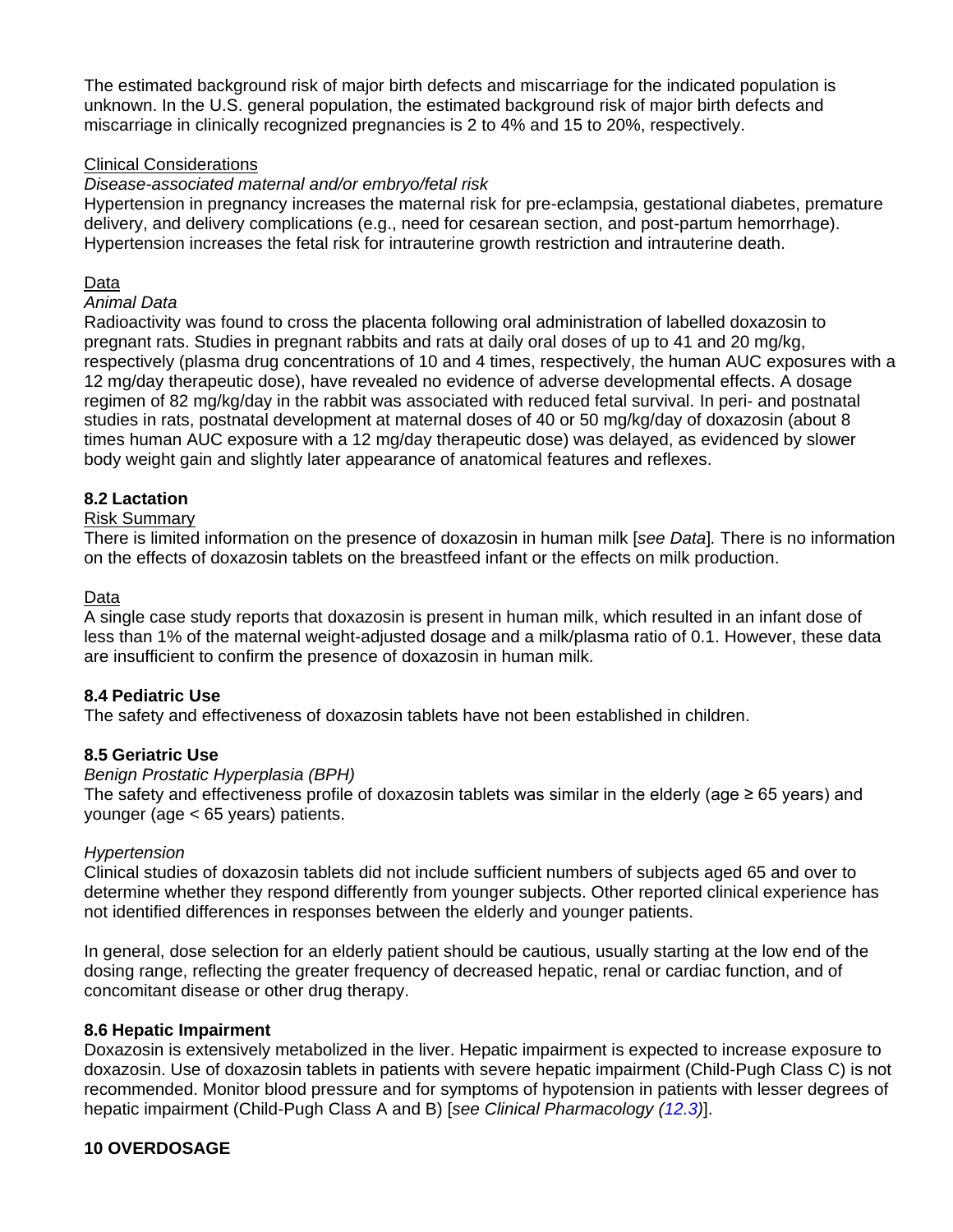Experience with doxazosin overdosage is limited. Two adolescents, who each intentionally ingested 40 mg doxazosin tablets with diclofenac or acetaminophen, were treated with gastric lavage with activated charcoal and made full recoveries. A two-year-old child who accidently ingested 4 mg doxazosin tablets were treated with gastric lavage and remained normotensive during the five-hour emergency room observation period. A six-month-old child accidentally received a crushed 1 mg tablet of doxazosin and was reported to have been drowsy. A 32-year-old female with chronic renal failure, epilepsy, and depression intentionally ingested 60 mg doxazosin (blood level =  $0.9$  mcg/mL; normal values in hypertensives =  $0.02$ mcg/mL); death was attributed to a grand mal seizure resulting from hypotension. A 39-year-old female who ingested 70 mg doxazosin tablets, alcohol, and Dalmane® (flurazepam) developed hypotension which responded to fluid therapy.

The oral  $LD_{50}$  of doxazosin is greater than 1,000 mg/kg in mice and rats. The most likely manifestation of overdosage would be hypotension, for which the usual treatment would be intravenous infusion of fluid. As doxazosin is highly protein bound, dialysis would not be indicated.

# <span id="page-6-0"></span>**11 DESCRIPTION**

Doxazosin mesylate is a quinazoline compound that is a selective inhibitor of the alpha<sub>1</sub> subtype of alphaadrenergic receptors. The chemical name of doxazosin mesylate is 1-(4-amino-6,7- dimethoxy-2 quinazolinyl)-4-(1,4-benzodioxan-2-ylcarbonyl) piperazine methanesulfonate. The empirical formula for doxazosin mesylate is  $C_{23}H_{25}N_5O_5 \cdot CH_4O_3S$  and the molecular weight is 547.6. It has the following structure:



Doxazosin mesylate is freely soluble in dimethylsulfoxide, soluble in dimethylformamide, slightly soluble in methanol, ethanol, and water (0.8% at 25°C), and very slightly soluble in acetone and methylene chloride. Each doxazosin tablet, USP, for oral administration, contains 1 mg, 2 mg, 4 mg and 8 mg of doxazosin as the free base.

In addition, each doxazosin tablet, USP contains the following inactive ingredients: croscarmellose sodium, lactose monohydrate, magnesium stearate and microcrystalline cellulose.

# <span id="page-6-1"></span>**12 CLINICAL PHARMACOLOGY**

## <span id="page-6-2"></span>**12.1 Mechanism of Action**

## *Benign Prostatic Hyperplasia (BPH)*

The symptoms associated with benign prostatic hyperplasia (BPH), such as urinary frequency, nocturia, weak stream, hesitancy, and incomplete emptying are related to two components, anatomical (static) and functional (dynamic). The static component is related to an increase in prostate size caused, in part, by a proliferation of smooth muscle cells in the prostatic stroma. However, the severity of BPH symptoms and the degree of urethral obstruction do not correlate well with the size of the prostate. The dynamic component of BPH is associated with an increase in smooth muscle tone in the prostate and bladder neck. The degree of tone in this area is mediated by the alpha<sub>1</sub> adrenoceptor, which is present in high density in the prostatic stroma, prostatic capsule and bladder neck. Blockade of the alpha<sub>1</sub> receptor decreases urethral resistance and may relieve the obstruction and BPH symptoms and improve urine flow.

## *Hypertension*

The mechanism of action of doxazosin is selective blockade of the alpha<sub>1</sub> (postjunctional) subtype of adrenergic receptors. Studies in normal human subjects have shown that doxazosin competitively antagonized the pressor effects of phenylephrine (an alpha<sub>1</sub> agonist) and the systolic pressor effect of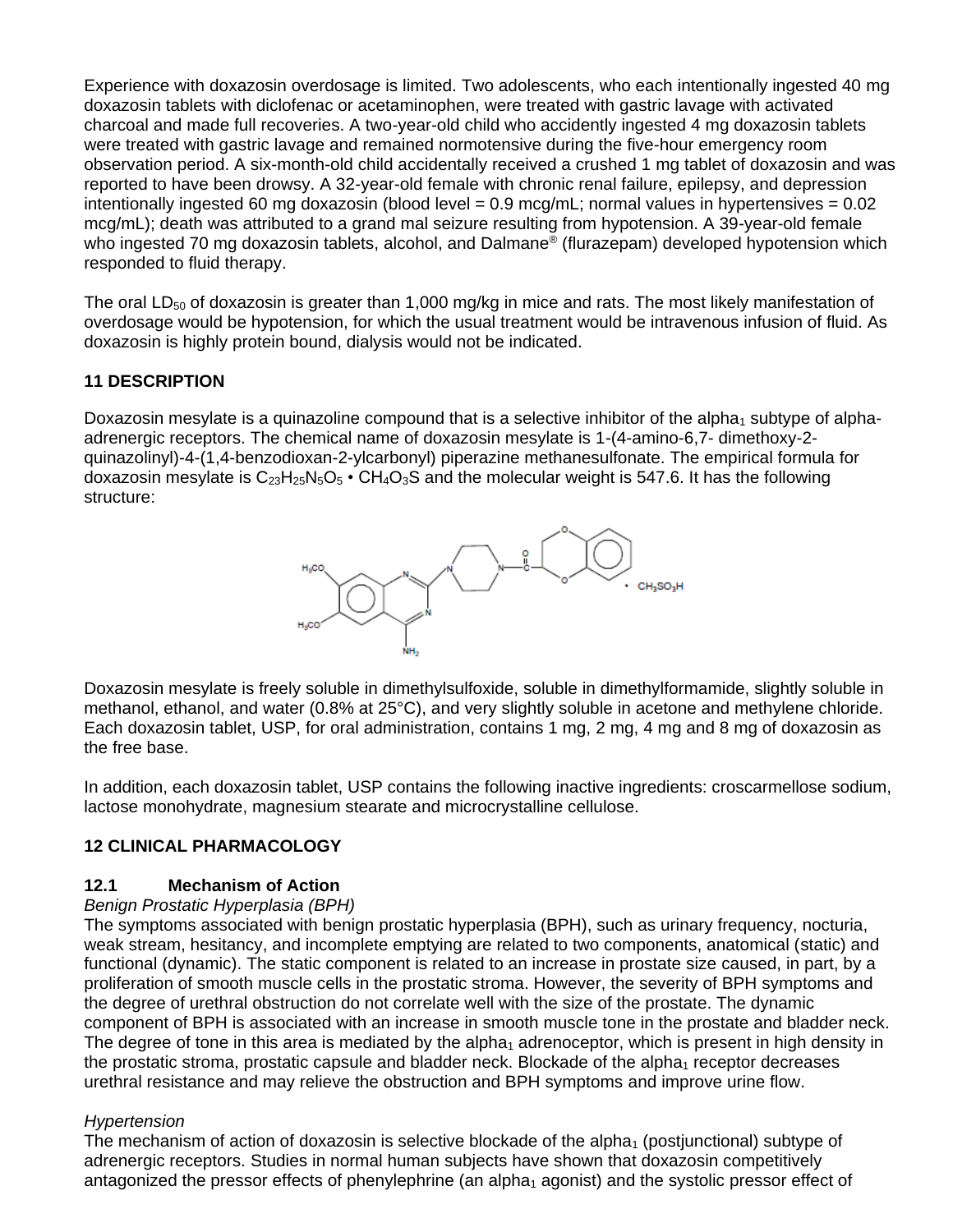norepinephrine. Doxazosin and prazosin have similar abilities to antagonize phenylephrine. The antihypertensive effect of doxazosin results from a decrease in systemic vascular resistance. The parent compound doxazosin is primarily responsible for the antihypertensive activity. The low plasma concentrations of known active and inactive metabolites of doxazosin (2-piperazinyl, 6'- and 7'-hydroxy and 6- and 7-O-desmethyl compounds) compared to parent drug indicate that the contribution of even the most potent compound (6'-hydroxy) to the antihypertensive effect of doxazosin in man is probably small. The 6' and 7'-hydroxy metabolites have demonstrated antioxidant properties at concentrations of 5 mcM, *in vitro*.

# <span id="page-7-1"></span>**12.2 Pharmacodynamics**

## *Benign Prostatic Hyperplasia (BPH)*

Administration of doxazosin tablets to patients with symptomatic BPH resulted in a statistically significant improvement in maximum urinary flow rate [*see Clinical Studies [\(14.1\)](#page-9-1)*].

## *Effect on Normotensive Patients with Benign Prostatic Hyperplasia (BPH)*

Although blockade of alpha<sub>1</sub> adrenoceptors also lowers blood pressure in hypertensive patients with increased peripheral vascular resistance, doxazosin tablets treatment of normotensive men with BPH did not result in a clinically significant blood pressure lowering effect (Table 4). The proportion of normotensive patients with a sitting systolic blood pressure less than 90 mmHg and/or diastolic blood pressure less than 60 mmHg at any time during treatment with doxazosin tablets 1 to 8 mg once daily was 6.7% with doxazosin and not significantly different (statistically) from that with placebo (5%).

## *Hypertension*

Administration of doxazosin tablets results in a reduction in systemic vascular resistance. In patients with hypertension, there is little change in cardiac output. Maximum reductions in blood pressure usually occur 2 to 6 hours after dosing and are associated with a small increase in standing heart rate. Like other alpha<sub>1</sub>-adrenergic blocking agents, doxazosin has a greater effect on blood pressure and heart rate in the standing position.

# <span id="page-7-0"></span>**12.3 Pharmacokinetics**

## **Absorption**

After oral administration of therapeutic doses, peak plasma levels of doxazosin occur at about 2 to 3 hours. Bioavailability is approximately 65%, reflecting first-pass metabolism of doxazosin by the liver. The effect of food on the pharmacokinetics of doxazosin was examined in a crossover study with twelve hypertensive subjects. Reductions of 18% in mean maximum plasma concentration ( $C_{\text{max}}$ ) and 12% in the area under the concentration-time curve (AUC) occurred when doxazosin tablets were administered with food. Neither of these differences is clinically significant.

In a crossover study in 24 normotensive subjects, the pharmacokinetics and safety of doxazosin were shown to be similar with morning and evening dosing regimens. The AUC after morning dosing was, however, 11% less than that after evening dosing and the time to peak concentration after evening dosing occurred significantly later than that after morning dosing (5.6 vs. 3.5 hours).

## **Distribution**

At the plasma concentrations achieved by therapeutic doses, approximately 98% of the circulating drug is bound to plasma proteins.

## Metabolism

Doxazosin is extensively metabolized in the liver, mainly by O-demethylation of the quinazoline nucleus or hydroxylation of the benzodioxan moiety. *In vitro* studies suggest that the primary pathway for elimination is via CYP 3A4; however, CYP 2D6 and CYP 2C9 metabolic pathways are also involved to a lesser extent. Although several active metabolites of doxazosin have been identified, the pharmacokinetics of these metabolites have not been characterized.

## Excretion

Plasma elimination of doxazosin is biphasic, with a terminal elimination half-life of about 22 hours. Steady-state studies in hypertensive patients given doxazosin doses of 2 to 16 mg once daily showed linear kinetics and dose proportionality. In two studies, following the administration of 2 mg orally once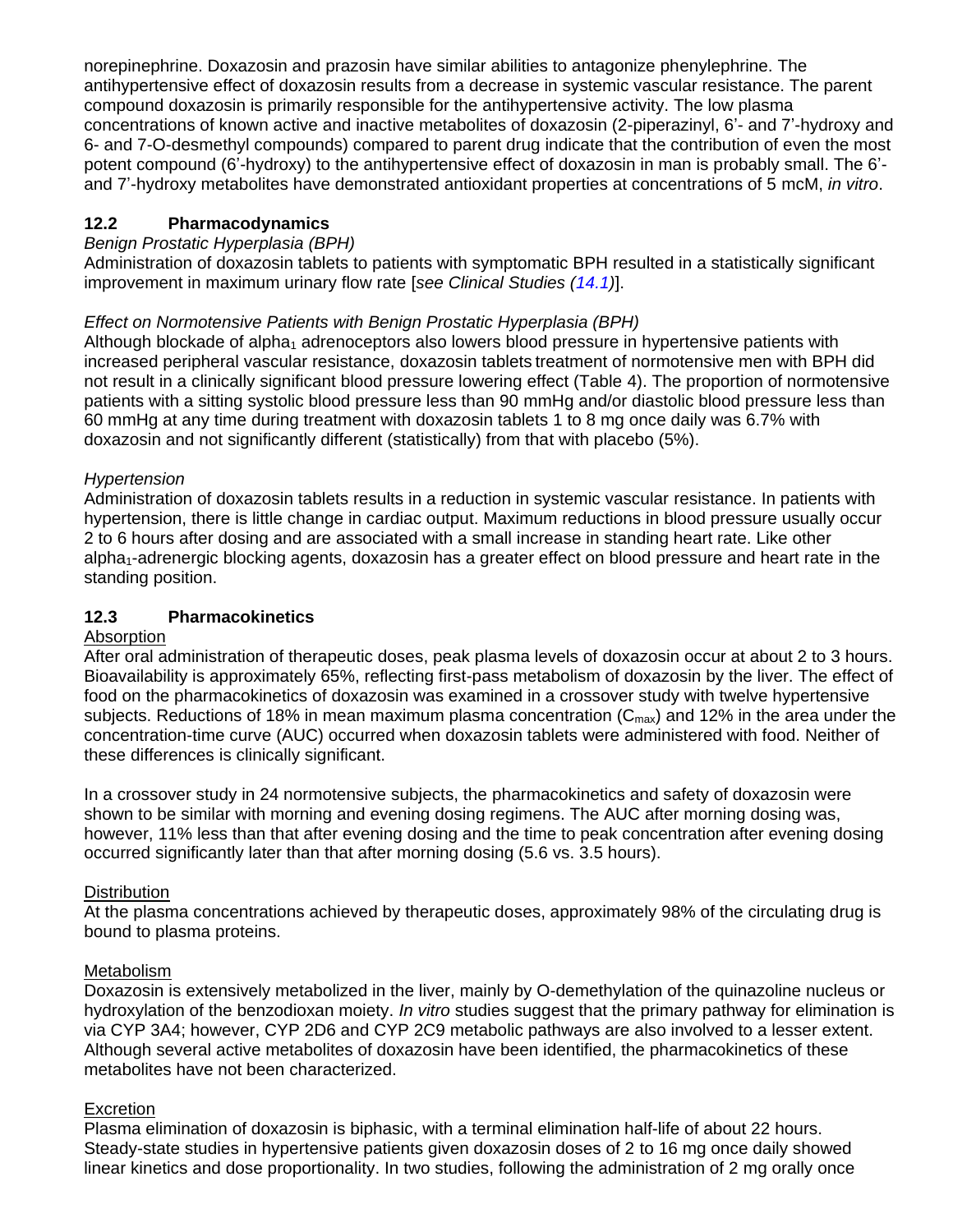daily, the mean accumulation ratios (steady-state AUC vs. first-dose AUC) were 1.2 and 1.7. Enterohepatic recycling is suggested by secondary peaking of plasma doxazosin concentrations.

In a study of two subjects administered radiolabelled doxazosin 2 mg orally and 1 mg intravenously on two separate occasions, approximately 63% of the dose was eliminated in the feces and 9% of the dose was found in the urine. On average only 4.8% of the dose was excreted as unchanged drug in the feces and only a trace of the total radioactivity in the urine was attributed to unchanged drug.

#### Specific Populations

#### *Geriatric*

The pharmacokinetics of doxazosin in young ( $<$ 65 years) and elderly ( $\geq$ 65 years) subjects were similar for plasma half-life values and oral clearance.

#### *Renal Impairment*

Pharmacokinetic studies in elderly patients and patients with renal impairment have shown no significant alterations compared to younger patients with normal renal function.

#### *Hepatic Impairment*

Administration of a single 2 mg dose to patients with cirrhosis (Child-Pugh Class A) showed a 40% increase in exposure to doxazosin. The impact of moderate (Child-Pugh Class B) or severe (Child-Pugh Class C) hepatic impairment on the pharmacokinetics of doxazosin is not known [*see Use in Specific Populations [\(8.6\)](#page-5-0)*].

#### Drug Interactions

There are only limited data on the effects of drugs known to influence the hepatic metabolism of doxazosin (e.g., cimetidine).

*Cimetidine:* In healthy volunteers, the administration of a single 1 mg dose of doxazosin on day 1 of a fourday regimen of oral cimetidine (400 mg twice daily) resulted in a 10% increase in mean AUC of doxazosin, and a slight but not significant increase in mean  $C_{\text{max}}$  and mean half-life of doxazosin.

*In vitro* data in human plasma indicate that doxazosin has no effect on protein binding of digoxin, warfarin, phenytoin, or indomethacin.

## <span id="page-8-0"></span>**13 NONCLINICAL TOXICOLOGY**

## <span id="page-8-1"></span>**13.1 Carcinogenesis, Mutagenesis, Impairment of Fertility**

*Carcinogenesis and Mutagenesis:* Chronic dietary administration (up to 24 months) of doxazosin mesylate at maximally tolerated doses of 40 mg/kg/day in rats and 120 mg/kg/day in mice revealed no evidence of carcinogenic potential. The highest doses evaluated in the rat and mouse studies are associated with AUCs (a measure of systemic exposure) that are 8 times and 4 times, respectively, the human AUC at a dose of 16 mg/day.

Mutagenicity studies revealed no drug- or metabolite-related effects at either chromosomal or subchromosomal levels.

*Fertility in Males*: Studies in rats showed reduced fertility in males treated with doxazosin at oral doses of 20 (but not 5 or 10) mg/kg/day, about 4 times the AUC exposures obtained with a 12 mg/day human dose. This effect was reversible within two weeks of drug withdrawal. There have been no reports of any effects of doxazosin on male fertility in humans.

## <span id="page-8-2"></span>**13.2 Animal Toxicology and Pharmacology**

An increased incidence of myocardial necrosis or fibrosis was observed in long-term (6 to 12 months) studies in rats and mice (exposure 8 times human AUC exposure in rats and somewhat equivalent to human  $C_{\text{max}}$  exposure in mice). Findings were not seen at lower doses. In dogs no cardiotoxicity was observed following 12 months of oral dosing at doses that resulted in maximum plasma concentrations (C<sub>max)</sub> 14 times the C<sub>max</sub> exposure in humans receiving a 12 mg/day therapeutic dose or in Wistar rats at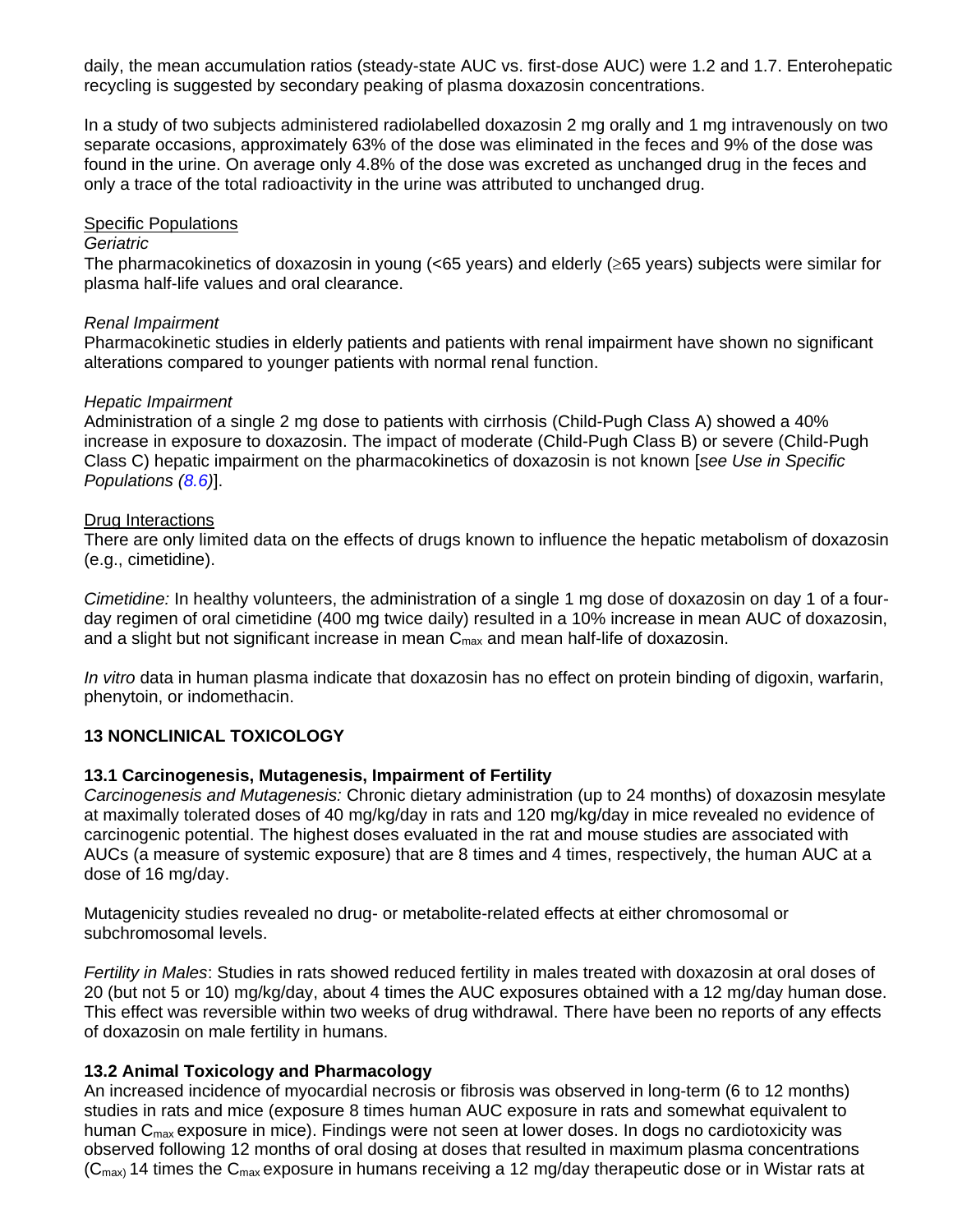$C_{\text{max}}$  exposures 15 times human  $C_{\text{max}}$  exposure. There is no evidence that similar lesions occur in humans.

## <span id="page-9-0"></span>**14 CLINICAL STUDIES**

#### <span id="page-9-1"></span>**14.1 Benign Prostatic Hyperplasia (BPH)**

The efficacy of doxazosin was evaluated extensively in over 900 patients with BPH in double-blind, placebo-controlled trials. Doxazosin tablets treatment was superior to placebo in improving patient symptoms and urinary flow rate. Significant relief with doxazosin tablets was seen as early as one week into the treatment regimen, with doxazosin tablets-treated patients (N=173) showing a significant (p<0.01) increase in maximum flow rate of 0.8 mL/sec compared to a decrease of 0.5 mL/sec in the placebo group (N=41). In long-term studies, improvement was maintained for up to 2 years of treatment. In 66 to 71% of patients, improvements above baseline were seen in both symptoms and maximum urinary flow rate.

In three placebo-controlled studies of 14 to 16 weeks' duration, obstructive symptoms (hesitation, intermittency, dribbling, weak urinary stream, incomplete emptying of the bladder) and irritative symptoms (nocturia, daytime frequency, urgency, burning) of BPH were evaluated at each visit by patient-assessed symptom questionnaires. The bothersomeness of symptoms was measured with a modified Boyarsky questionnaire. Symptom severity/frequency was assessed using a modified Boyarsky questionnaire or an AUA-based questionnaire. Uroflowmetric evaluations were performed at times of peak (2 to 6 hours post-dose) and/or trough (24 hours post-dose) plasma concentrations of doxazosin.

The results from the three placebo-controlled studies (N=609) showing significant efficacy with 4 mg and 8 mg doxazosin are summarized in Table 3. In all three studies, doxazosin resulted in statistically significant relief of obstructive and irritative symptoms compared to placebo. Statistically significant improvements of 2.3 to 3.3 mL/sec in maximum flow rate were seen with doxazosin tablets in Studies 1 and 2, compared to 0.1 to 0.7 mL/sec with placebo.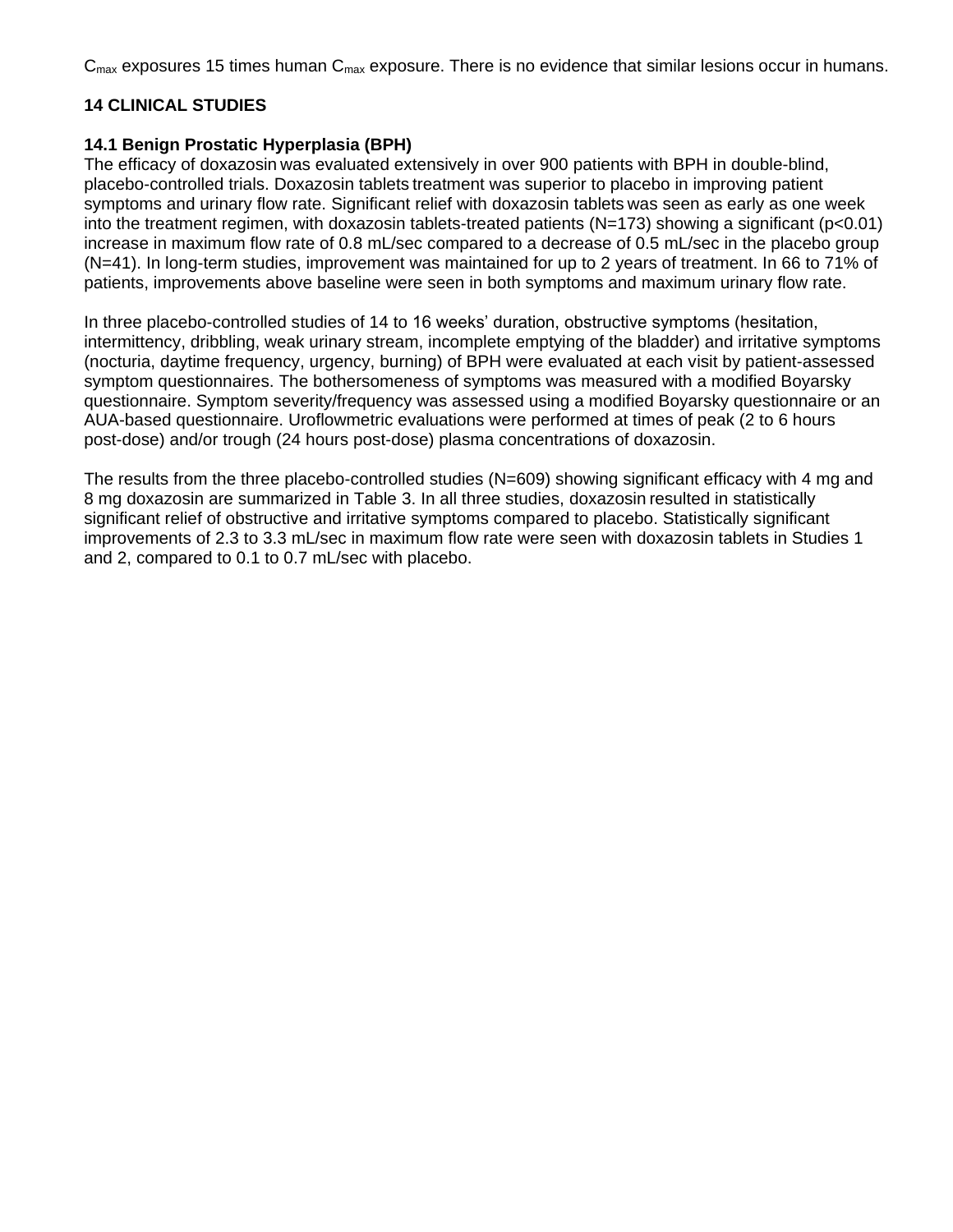#### **Table 3**

SUMMARY OF EFFECTIVENESS DATA IN PLACEBO-CONTROLLED TRIAI S

|                                                                                                                     |    | SYMPTOM SCORE*                        |                          |    |             | <b>MAXIMUM FLOW</b><br>RATE<br>(mL/sec)           |                |         |                              |                 |
|---------------------------------------------------------------------------------------------------------------------|----|---------------------------------------|--------------------------|----|-------------|---------------------------------------------------|----------------|---------|------------------------------|-----------------|
|                                                                                                                     | N  | <b>MEAN</b><br><b>BASELINE CHANGE</b> | <b>MEAN</b> <sup>b</sup> | N. | <b>MEAN</b> | <b>MEAN<sup>°</sup></b><br><b>BASELINE CHANGE</b> |                |         |                              |                 |
| STUDY <sub>1</sub><br>(Titration to<br>maximum dose<br>of $8 \text{ mg}$ <sup>*</sup>                               |    |                                       |                          |    |             |                                                   | 4              |         | STUDY 2<br>Maximum Flow Rate | $3.3**$         |
| Placebo                                                                                                             | 47 | 15.6                                  | $-2.3$                   | 41 | 9.7         | $+0.7$                                            | 3              |         |                              |                 |
| Doxazosin                                                                                                           | 49 | 14.5                                  | $-4.9**$                 | 41 | 9.8         | $+2.9***$                                         |                |         | $2.3*$                       |                 |
| STUDY 2<br>(Titration to<br>fixed dose-14                                                                           |    |                                       |                          |    |             |                                                   | $\overline{c}$ |         |                              |                 |
| weeks) <sup>o</sup>                                                                                                 |    |                                       |                          |    |             |                                                   |                |         |                              |                 |
| Placebo                                                                                                             | 37 | 20.7                                  | $-2.5$                   | 30 | 10.6        | $+0.1$                                            |                | 0.1     |                              |                 |
| Doxazosin 4 mg                                                                                                      | 38 | 21.2                                  | $-5.0**$                 | 32 | 9.8         | $-2.3*$                                           |                |         |                              |                 |
| Doxazosin 8 mg<br>STUDY3<br>(Titration to                                                                           | 42 | 19.9                                  | $-4.2$                   | 36 | 10.5        | $+3.3**$                                          | $\cdot$ 1      |         |                              |                 |
| fixed dose-12<br>weeks)                                                                                             |    |                                       |                          |    |             |                                                   | $-2$           |         |                              |                 |
| Placebo                                                                                                             | 47 | 14.9                                  | $-4.7$                   | 44 | 9.9         | $+2.1$                                            | $-3$           | $-2.5$  |                              |                 |
| Doxazosin 4 mg                                                                                                      | 46 | 16.6                                  | $-6.1$                   | 46 | 9.6         | $+2.6$                                            |                |         |                              |                 |
| AUA questionnaire (range 0 to 30) in studies<br>1 and 3. Modified Boyarsky Questionnaire                            |    |                                       |                          |    |             |                                                   | $-4$           |         |                              | $-4.2$          |
| (range 7 to 39) in Study 2.<br><sup>o</sup> Change is to endpoint                                                   |    |                                       |                          |    |             |                                                   | $-5$           |         | $-5.0**$                     |                 |
| Change is to fixed-dose efficacy phase, 22 to 26 hours post-                                                        |    |                                       |                          |    |             |                                                   |                |         | Symptom Score                |                 |
| dose for studies 1 and 3 and 2 to 6 hours post-dose for study<br>2.<br><sup>a</sup> Study in hypertensives with BPH |    |                                       |                          |    |             |                                                   |                | Placebo | 4 <sub>ma</sub>              | 8 <sub>mg</sub> |

\*36 patients received a dose of 8 mg doxazosin

\*(\*\*) P<0.05 (0.01) compared to placebo mean change.

In one fixed-dose study (Study 2), doxazosin tablets therapy (4 to 8 mg, once daily) resulted in a significant and sustained improvement in maximum urinary flow rate of 2.3 to 3.3 mL/sec (Table 3) compared to placebo (0.1 mL/sec). In this study, the only study in which weekly evaluations were made, significant improvement with doxazosin tablets vs. placebo was seen after one week. The proportion of patients who responded with a maximum flow rate improvement of  $\geq$ 3 mL/sec was significantly larger with doxazosin tablets (34 to 42%) than placebo (13 to 17%). A significantly greater improvement was also seen in average flow rate with doxazosin tablets (1.6 mL/sec) than with placebo (0.2 mL/sec). The onset and time course of symptom relief and increased urinary flow from Study 1 are illustrated in Figure 1.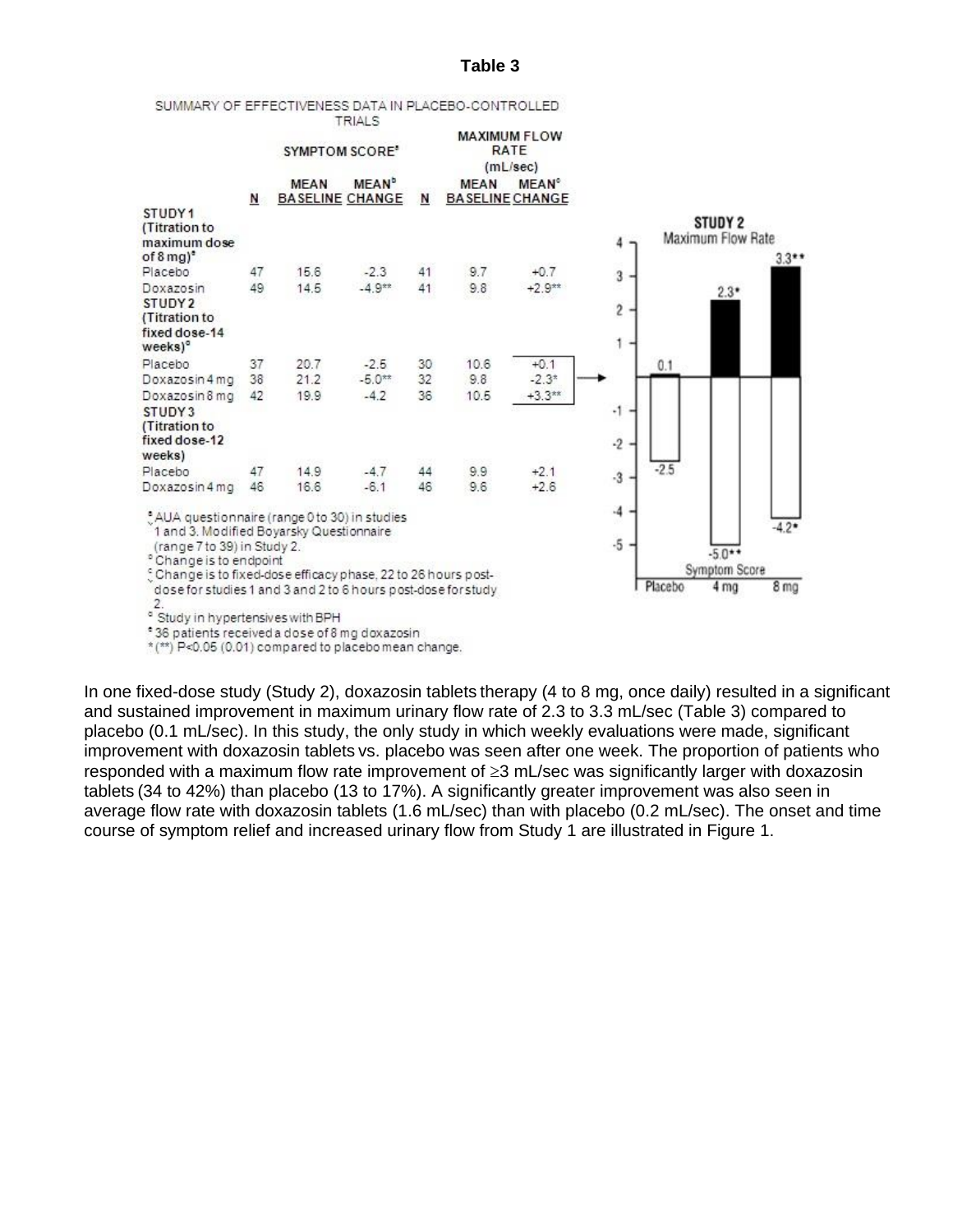

 $p$  < 0.05 Compared to Placebo;  $+ p < 0.05$  Compared to Baseline;



#### <span id="page-11-0"></span>**14.2 Hypertension**

In a pooled analysis of placebo-controlled hypertension studies with about 300 hypertensive patients per treatment group, doxazosin, at doses of 1 to 16 mg given once daily, lowered blood pressure at 24 hours by about 10/8 mmHg compared to placebo in the standing position and about 9/5 mmHg in the supine position. Peak blood pressure effects (1 to 6 hours) were larger by about 50 to 75% (i.e., trough values were about 55 to 70% of peak effect), with the larger peak-trough differences seen in systolic pressures. There was no apparent difference in the blood pressure response of Caucasians and blacks or of patients above and below age 65. In the same patient population, patients receiving doxazosin tablets gained a mean of 0.6 kg compared to a mean loss of 0.1 kg for placebo patients.

#### **TABLE 4**

Mean Changes in Blood Pressure from Baseline to the Mean of the Final Efficacy Phase in Normotensives (Diastolic BP <90 mmHg) in Two Double-blind, Placebo-controlled U.S. Studies with doxazosin 1 to 8 mg once daily.

|                   | PLACEBO (N=85)  |        | Doxazosin Tablets (N=183) |         |
|-------------------|-----------------|--------|---------------------------|---------|
| Sitting BP (mmHg) | <b>Baseline</b> | Change | <b>Baseline</b>           | Change  |
| Systolic          | 128.4           | $-1.4$ | 128.8                     | $-4.9*$ |
| <b>Diastolic</b>  | 79.2            | $-1.2$ | 79.6                      | $-2.4*$ |
| Standing BP       | <b>Baseline</b> | Change | <b>Baseline</b>           | Change  |
| (mmHg)            |                 |        |                           |         |
| Systolic          | 128.5           | $-0.6$ | 128.5                     | $-5.3*$ |
| <b>Diastolic</b>  | 80.5            | $-0.7$ | 80.4                      | $-2.6*$ |

\*p ≤0.05 compared to placebo

#### <span id="page-11-1"></span>**16 HOW SUPPLIED/STORAGE AND HANDLING**

Doxazosin tablets, USP are available as white to off-white tablets for oral administration. Each tablet contains doxazosin mesylate equivalent to 1 mg, 2 mg, 4 mg or 8 mg of the active constituent, doxazosin.

Doxazosin tablets, USP are available as 1 mg (white to off-white, round, scored tablets, imprinted "APO" on one side and "093" with a partial bisect on the other side), 2 mg (white to off-white, capsule shaped, scored tablets, imprinted "APO" on one side and "094" with a partial bisect on the other side), 4 mg (white to offwhite, capsule shaped, scored tablets, imprinted "APO" on one side and "095" with a partial bisect on the other side) and 8 mg (white to off-white, capsule shaped, scored tablets, imprinted "APO" on one side and "096" with a partial bisect on the other side).